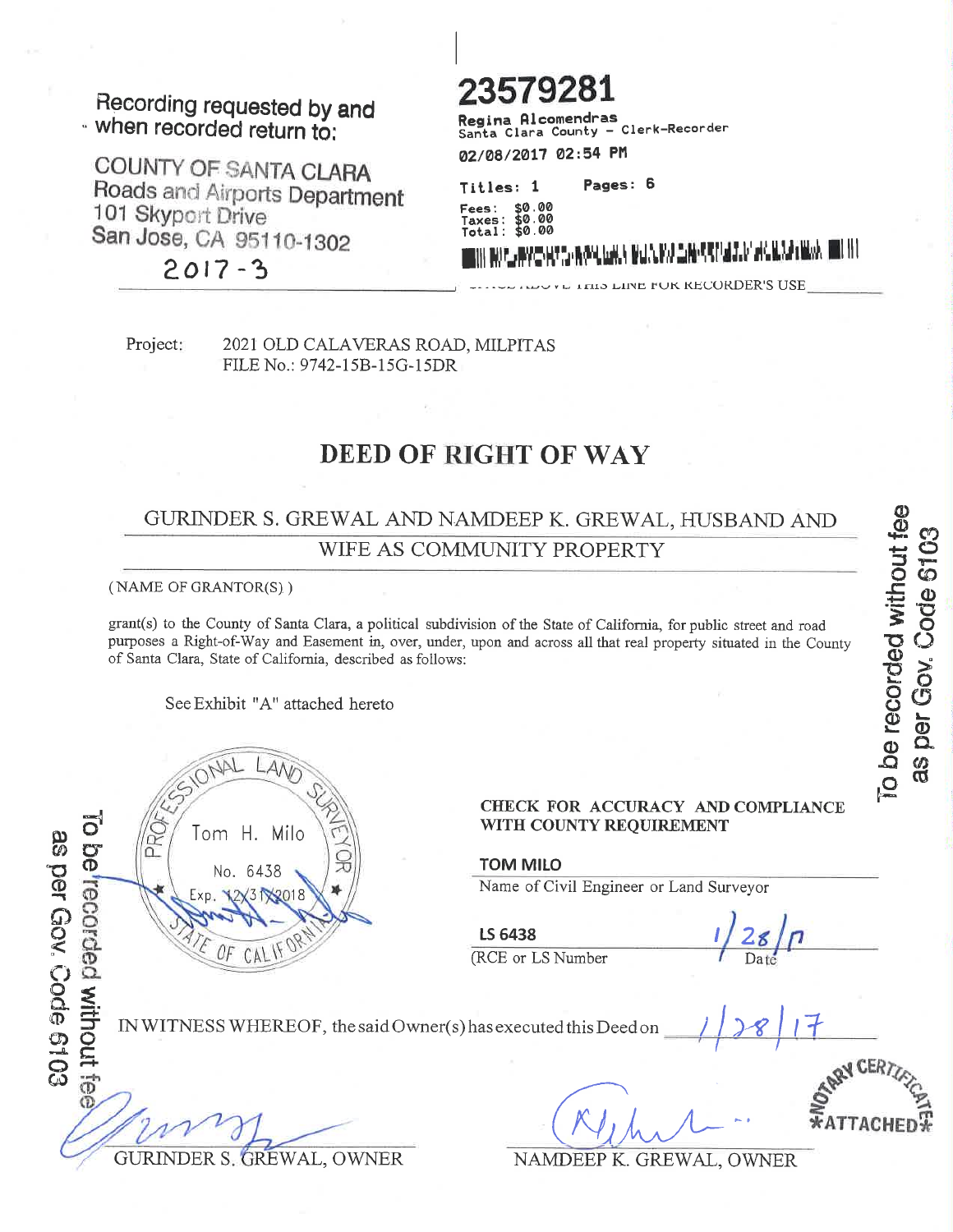# **CALIFORNIA ALL- PURPOSE CERTIFICATE OF ACKNOWLEDGMENT**

A notary public or other officer completing this certificate verifies only the identity of the individual who signed the document to which this certificate is attached, and not the truthfulness, accuracy, or validity of that document.

State of California

County of *Mameda* 

On January 28th 20 fbefore me, "Harrioter Kaur Jhaj, notary Public

personally appeared Grymider S. Grewal and Namedeep K. Grewal who proved to me on the basis of satisfactory evidence to be the person(s) whose name(s) is/are subscribed to the within instrument and acknowledged to me that be/she/they executed the same in his/her/their authorized capacity(ies), and that by bis/bef/their signature(s) on the instrument the person(s), or the entity upon behalf of which the person(s) acted, executed the instrument.

I certify under PENALTY OF PERJURY under the laws of the State of California that the foregoing paragraph is true and correct.

WITNESS my hand and official seal.

Notary Public Signatu

(Notary Public Seal)

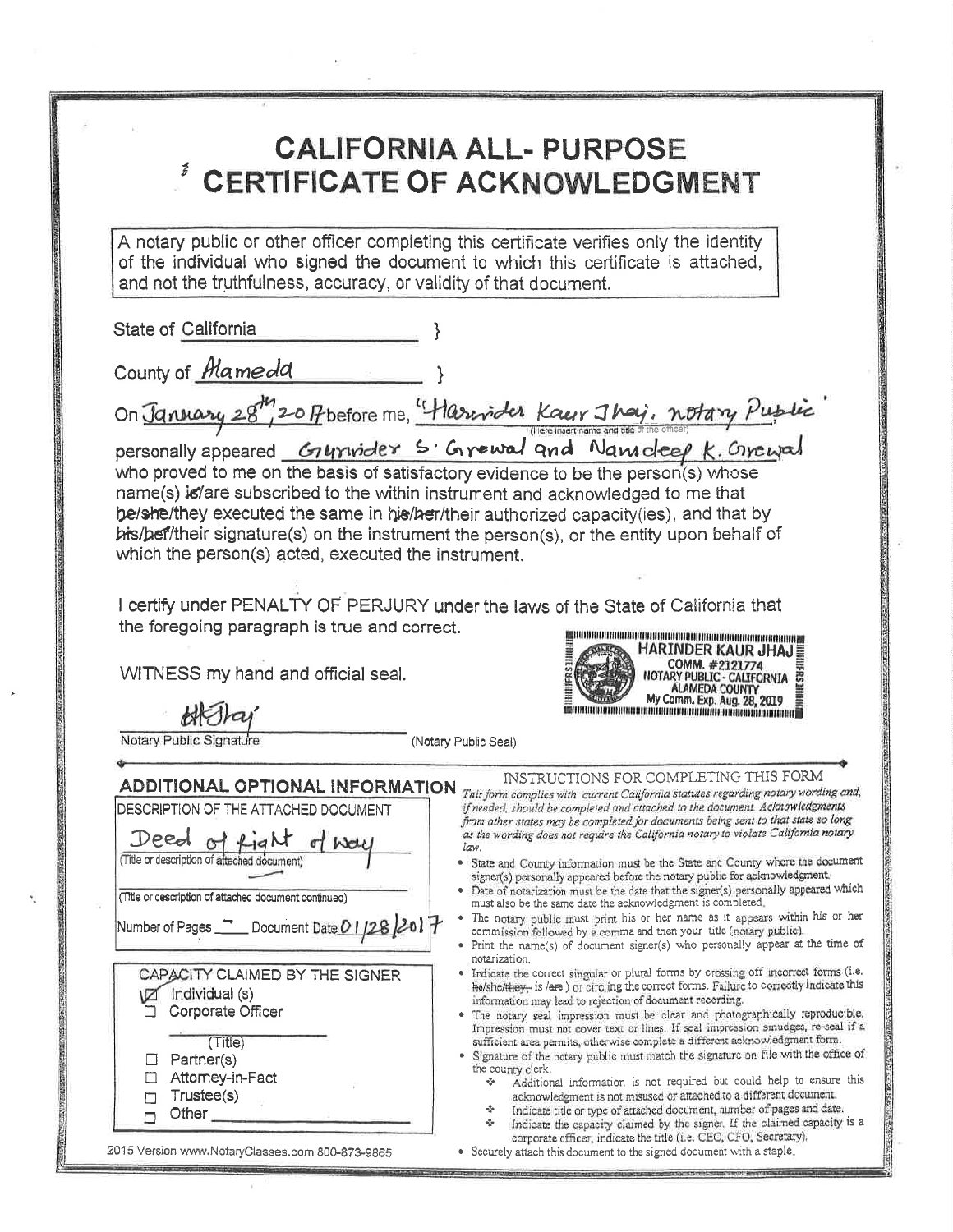#### EXHIBIT "A'' LEGAL DESCRIPTION FOR 1O' WIDE STREET DEDICATION 2021 OLD CALAVERAS ROAD, MILPITAS, CA APN 029-31-002

CERTAIN REAL PROPERTY SITUATED IN THE CITY OF MILPITAS, COUNTY OF SANTA CLARA, STATE OF CALIFORNIA;

BEING A PORTION OF PARCEL A SHOWN ON THE RECORD OF SURVEY ENTITLED "RECORD OF SURVEY OF LAND OF THE ESTATE OF MATILDA ROSE COELHO (DECEASED)," FILED IN BOOK 147 OF MAPS AT PAGE 48, RECORDED JUNE 4, 1962, SANTA CLARA COUNTY RECORDS, MORE PARTICULARLY DESCRIBED AS FOLLOWS:

BEGINNING AT THE MOST NORTHERLY CORNER OF SAID PARCEL;

THENCE ALONG THE PROPERTY LINE OF SAID PARCEL, ALSO BEING THE NORTHERLY LINE OF THE RIGHT OF WAY OF OLD CALAVERAS ROAD THE FOLLOWING FOURTEEN (14) COURSES:

- 1. SOUTH 15"20'OO'EAST 141.10 FEET;
- 2. SOUTH 5'25'OO'EAST 124.01 FEET;
- 3. SOUTH 29"30'OO'WEST 73.24 FEET;
- 4. SOUTH 55"45'OO'WEST 107.95 FEET;
- 5. SOUTH 72'10'OO" WEST 171.31FEET;
- 6. NORTH 70'36'10'WEST 58.91 FEET TO THE BEGINNING OF A CURVE;
- 7. ALONG A TANGENT CURVE TO THE RIGHT HAVING A RADIUS OF 8O.OO FEET, THROUGH A CENTRAL ANGLE OF 13'37'OO'', AN ARC DISTANCE OF 19.01 FEET;
- 8. NORTH 56"59'10'WEST 62.13 FEET;
- 9, ALONG A TANGENT CURVE TO THE LEFT HAVING A RADIUS OF 2OO.OO FEET, THROUGH <sup>A</sup> CENTRAL ANGLE OF 25"45'OO'" AN ARC DISTANCE OF 89.88 FEET;
- 10. NORTH 82°44'10" WEST 81.22 FEET;
- 11. ALONG A TANGENT CURVE TO THE RIGHT HAVING A RADIUS OF 1OO.OO FEET, THROUGH A CENTRAL ANGLE OF 14'25'23'', AN ARC DISTANCE OF 25.17 FEEI;
- 12. NORTH 68'18'47'WEST 147,57 FEET;
- 13. ALONG A TANGENT CURVE TO THE RIGHT HAVING A RADIUS OF 1OO.OO FEET, THROUGH A CENTRAL ANGLE OF 9'45'57', AN ARC DISTANCE OF 17.04 FEET;
- 14. NORTH 58'32'50' WEST 100.44 FEET TO THE MOST WESTERLY CORNER OF SAID PARCEL;

THENCE ALONG THE NORTHERLY LINE OF SAID PARCEL, NORTH 74"55'40" EAST 13.78 FEET TO A POINT ON THE NORTHEASTERLY LINE;

THENCE LEAVING SAID LINE, ACROSS SAID PARCEL, ALSO PARALLEL TO THE PROPERTY LINE AT AN OFFSET OF 10.00 FEET, THE FOLLOWING FOURTEEN (14) COURSES:

- 1. SOUTH 58"32'50' EAST 90.96 FEET;
- 2. ALONG A TANGENT,CURVE TO THE LEFT HAVING A RADIUS OF 9O.OO FEET, THROUGH A CENTRAL ANGLE OF 9"45'57", AN ARC DISTANCE OF 15.34 FEET;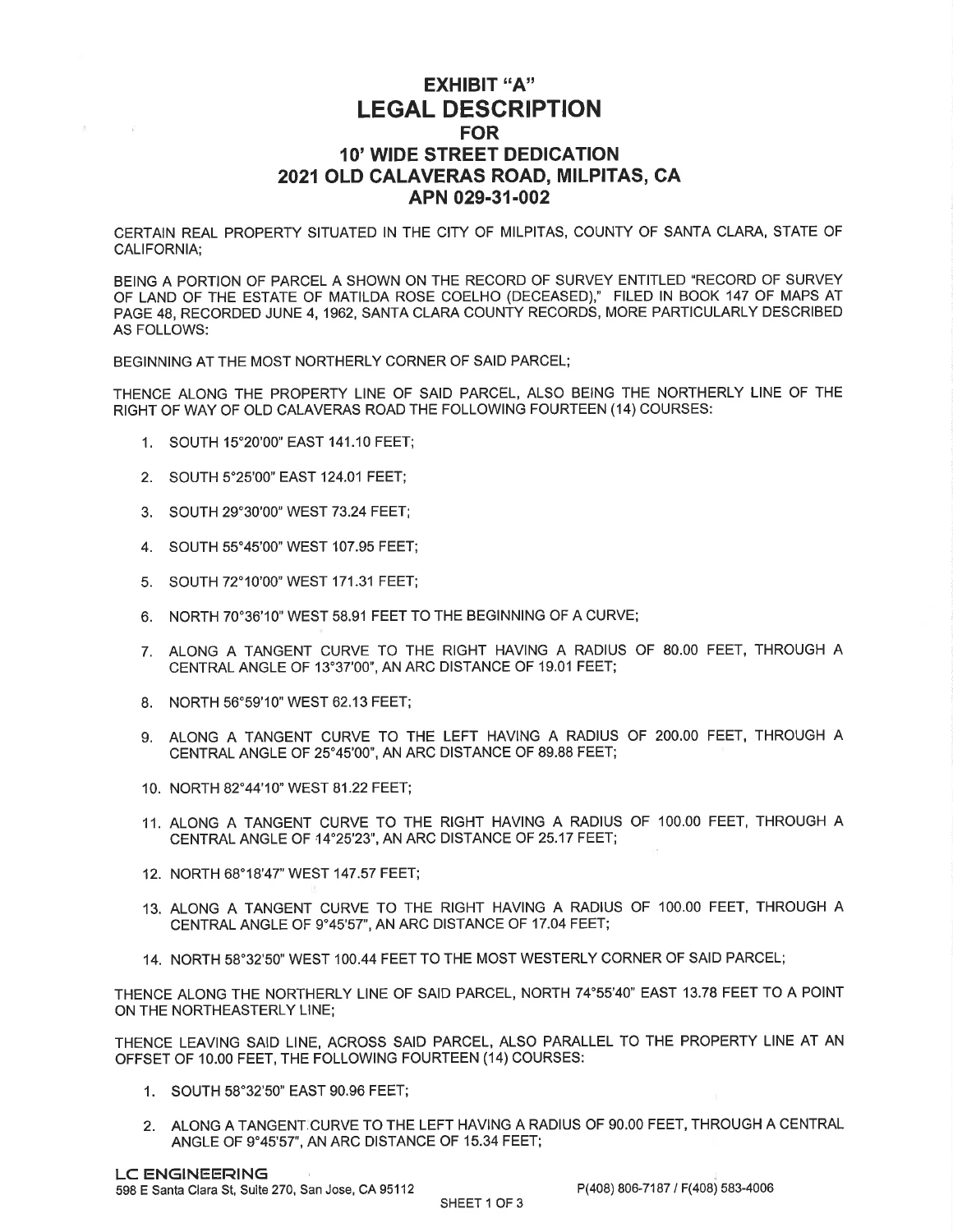- 3. SOUTH 68'18'47" E4ST147.57 FEET;
- 4. ALONG A TANGENT CURVE TO THE LEFT HAVING A RADIUS OF 9O.OO FEET, THROUGH A CENTRAL ANGLE OF 14'25'23'', AN ARC DISTANCE OF 22.66 FEET;
- 5. SOUTH 82°44'10" EAST 81.22 FEET;
- 6. ALONG A TANGENT CURVE TO THE RIGHT HAVING A RADIUS OF 21O.OO FEET, THROUGH A CENTRAL ANGLE OF 25"45'00", AN ARC DISTANCE OF 94.38 FEET;
- 7. SOUTH 56"59'10'EAST 62.13 FEET;
- 8. ALONG A TANGENT CURVE TO THE LEFT HAVING A RADIUS OF 7O.OO FEET, THROUGH A CENTRAL ANGLE OF 13'37'OO'', AN ARC DISTANCE OF 16.64 FEET;
- 9. SOUTH 70"36'10'EAST 55.54 EAST;
- 10. NORTH 72'10'OO'EAST 166.50 FEET;
- 11. NORTH 55'45'OO' EAST 104.18 FEET;
- 12. NORTH 29"30'OO" EAST 67.76 FEET;
- 13. NORTH 5'25'OO'WEST 12O.OO FEET;
- 14. NORTH 15"20'OO'WEST 140.28 FEET TO A POINT ON THE NORTHERLY LINE OF SAID PARCEL;

THENCE NORTH 74"55'40" EAST 1O.OO FEET TO THE MOST NORTHERLY CORNER OF SAID PARCEL, ALSO BEING THE POINT OF BEGINNING.

CONTAINING 12,020.68 SQUARE FEET, MORE OR LESS

SEE EXHIBIT B FOR THE ACCOMPANYING MAP, ATTACHED HERETO AND MADE A PART THEREOF

BASIS OF BEARINGS: THE BEARINGS DESCRIBED IN THIS DESCRIPTION ARE BASED ON THE BEARING SOUTH 14"46'20" EAST OF THE CENTERLINE OF EVANS ROAD, AS SHOWN ON A CERTAIN RECORD OF SURVEY RECORDED IN BOOK 147 OF MAPS AT PAGE 48, SANTA CLARA COUNTY RECORDS.



PREPARED ON JAN 31, 2017 LC ENGINEERING

TOM H. MILO LS NO. 6438 EXPIRATION DATE 12/31/2018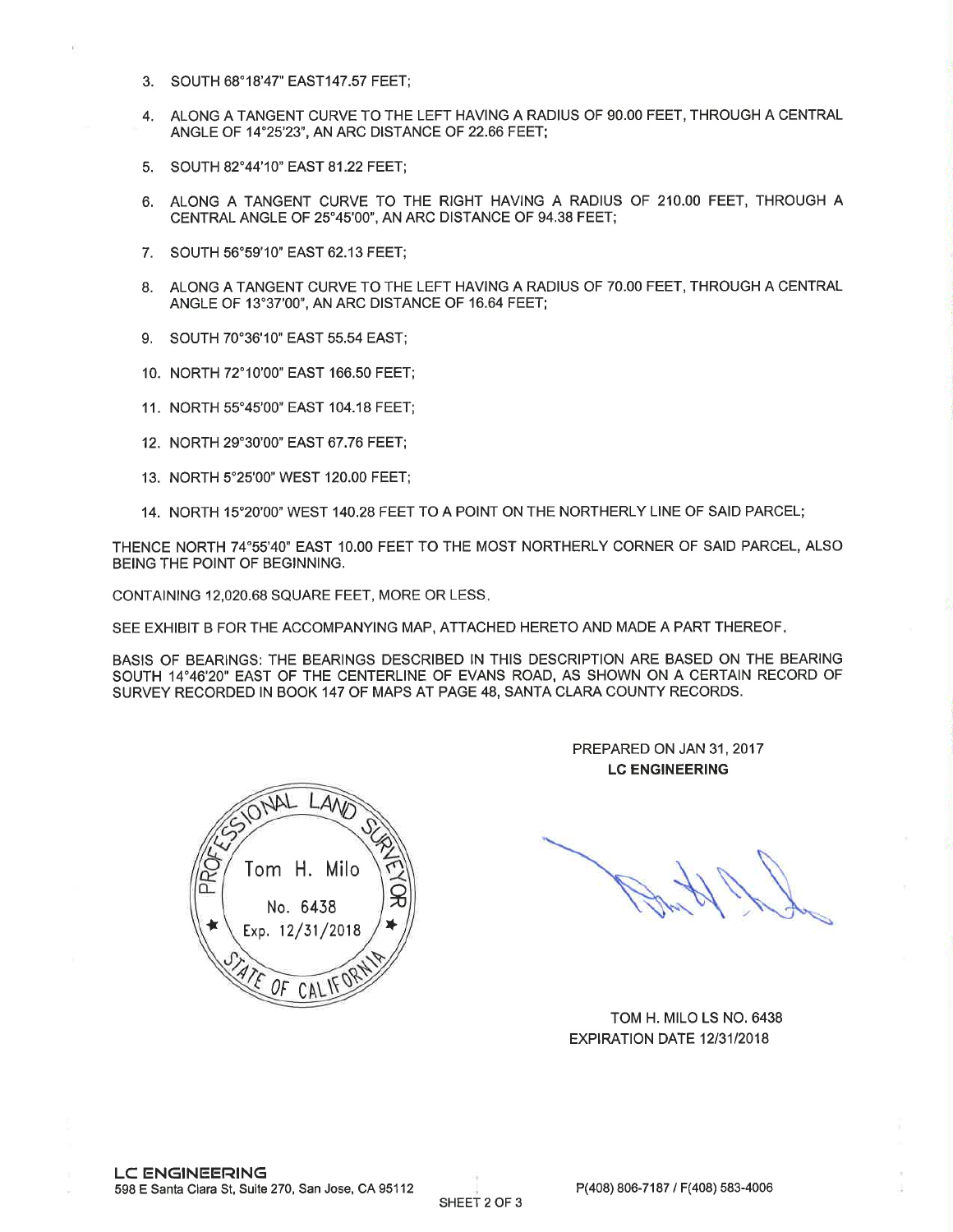